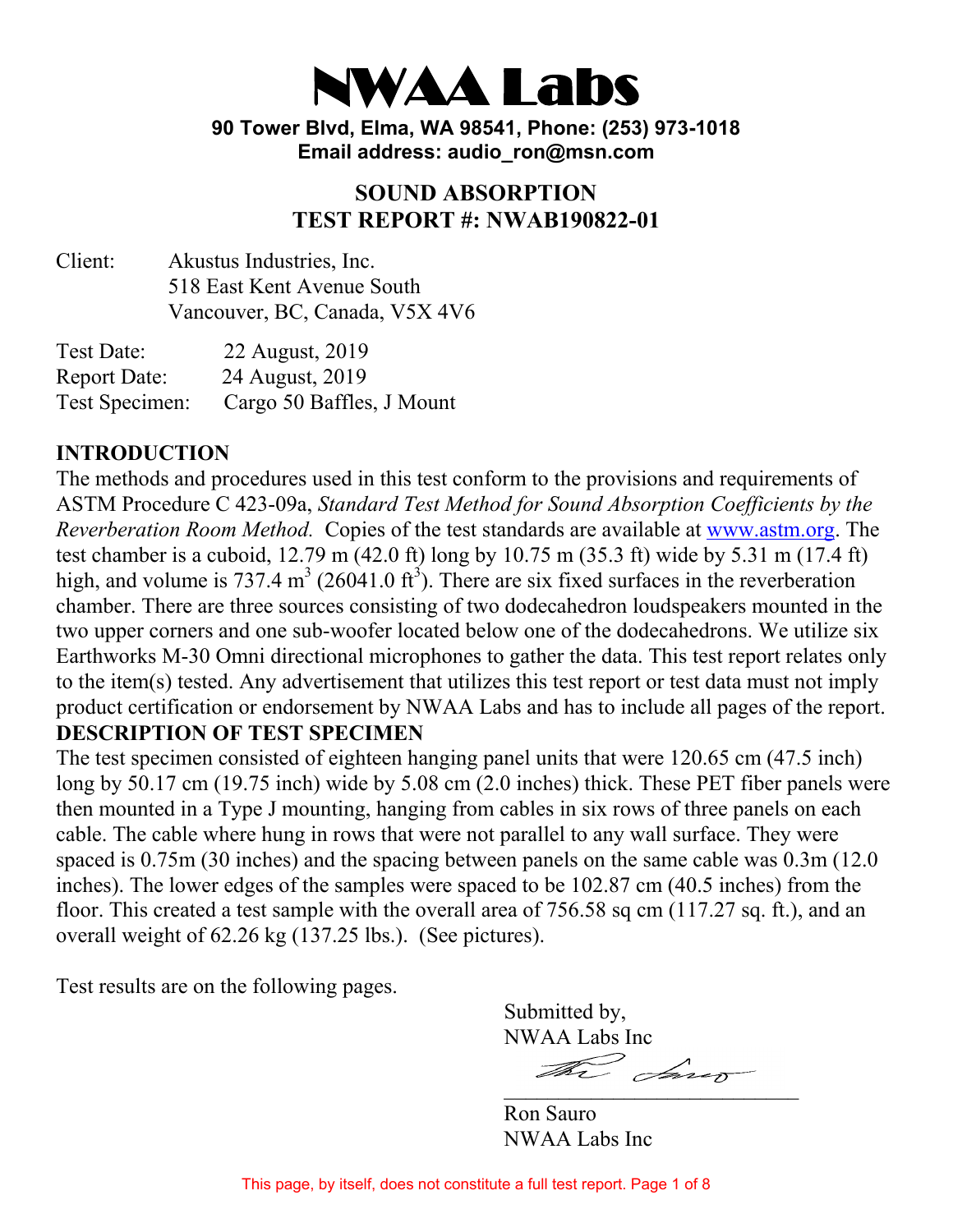This page, by itself, does not constitute a full test report. Page 2 of 8

Т.

šΰ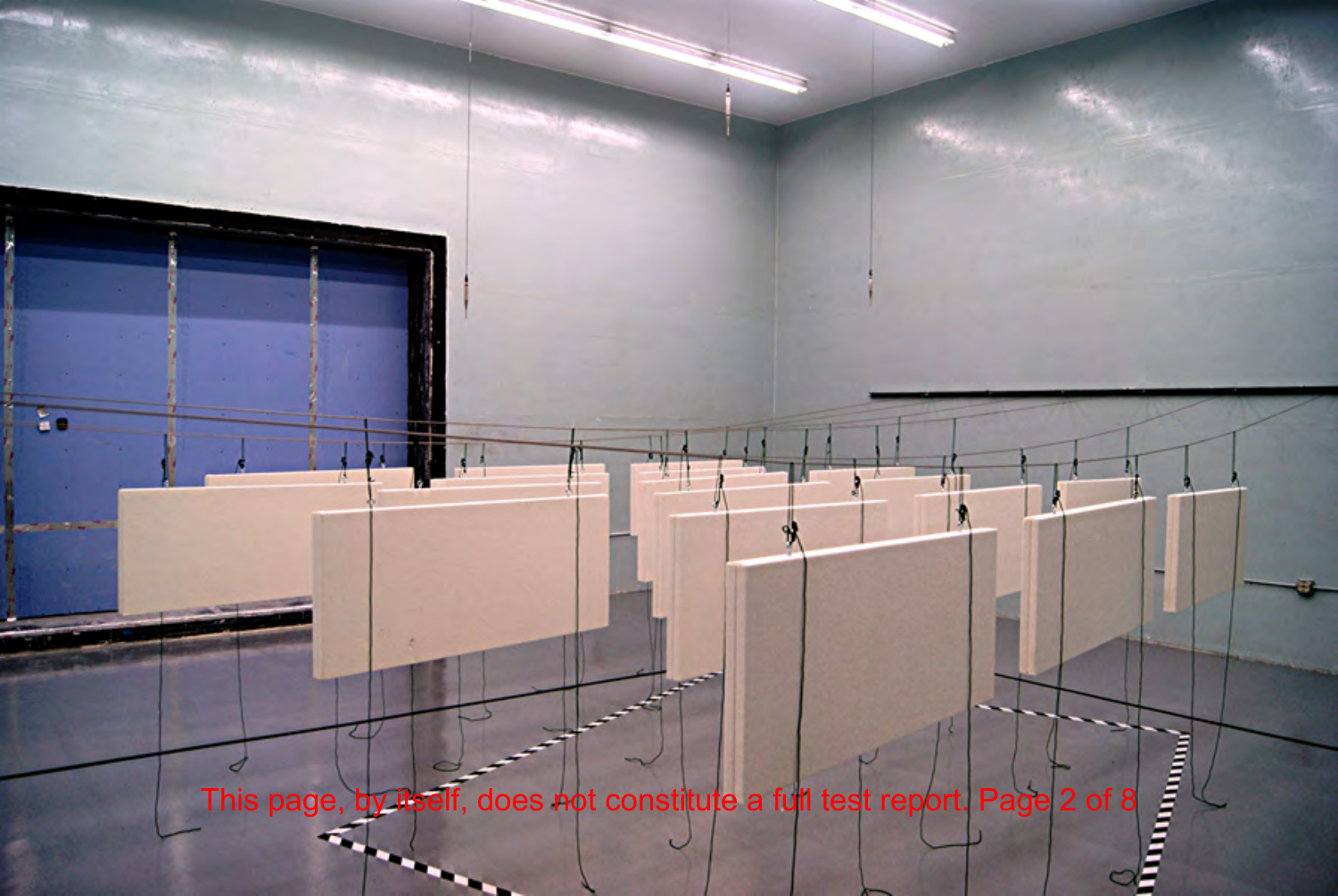This page, by itself, does not constitute a full test report. Page  $3$  of  $8$ 

÷.

톒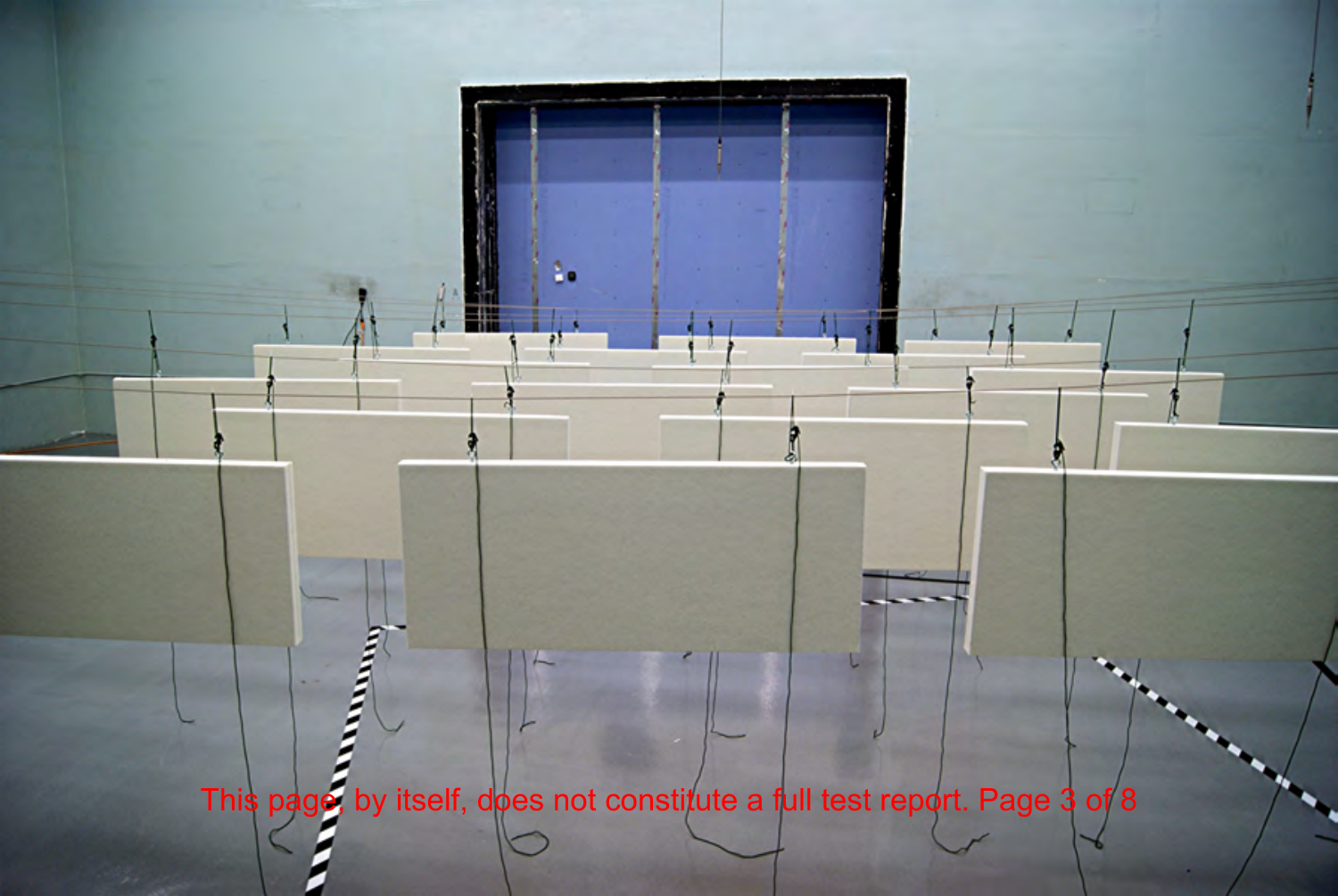This page, by itself, does not constitute a full test report. Page 4 of 8

**TAXABLE**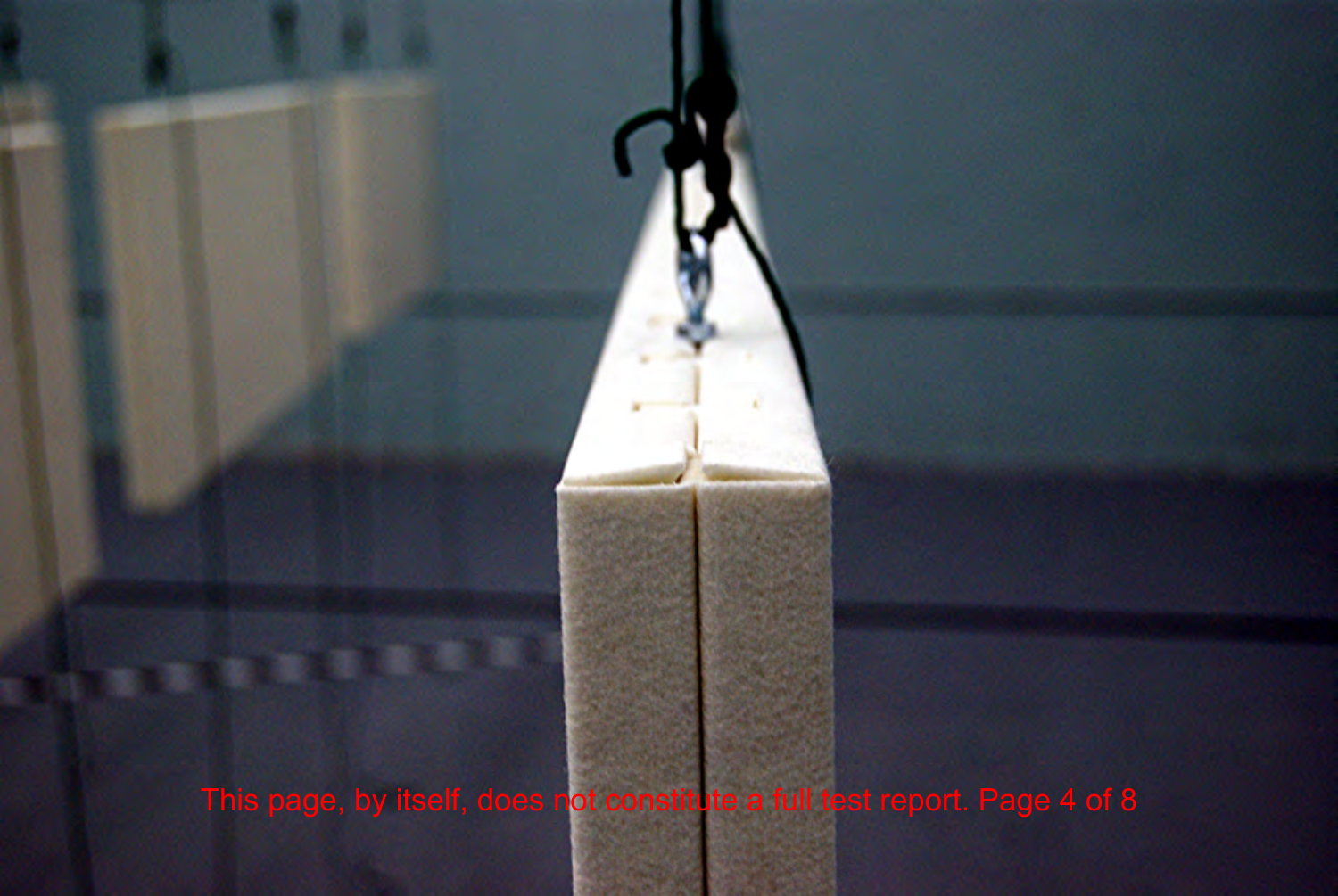This page, by itself, does not constitute a full test report. Page 5 of 8

ш.

لمحب

ш

**Canadia**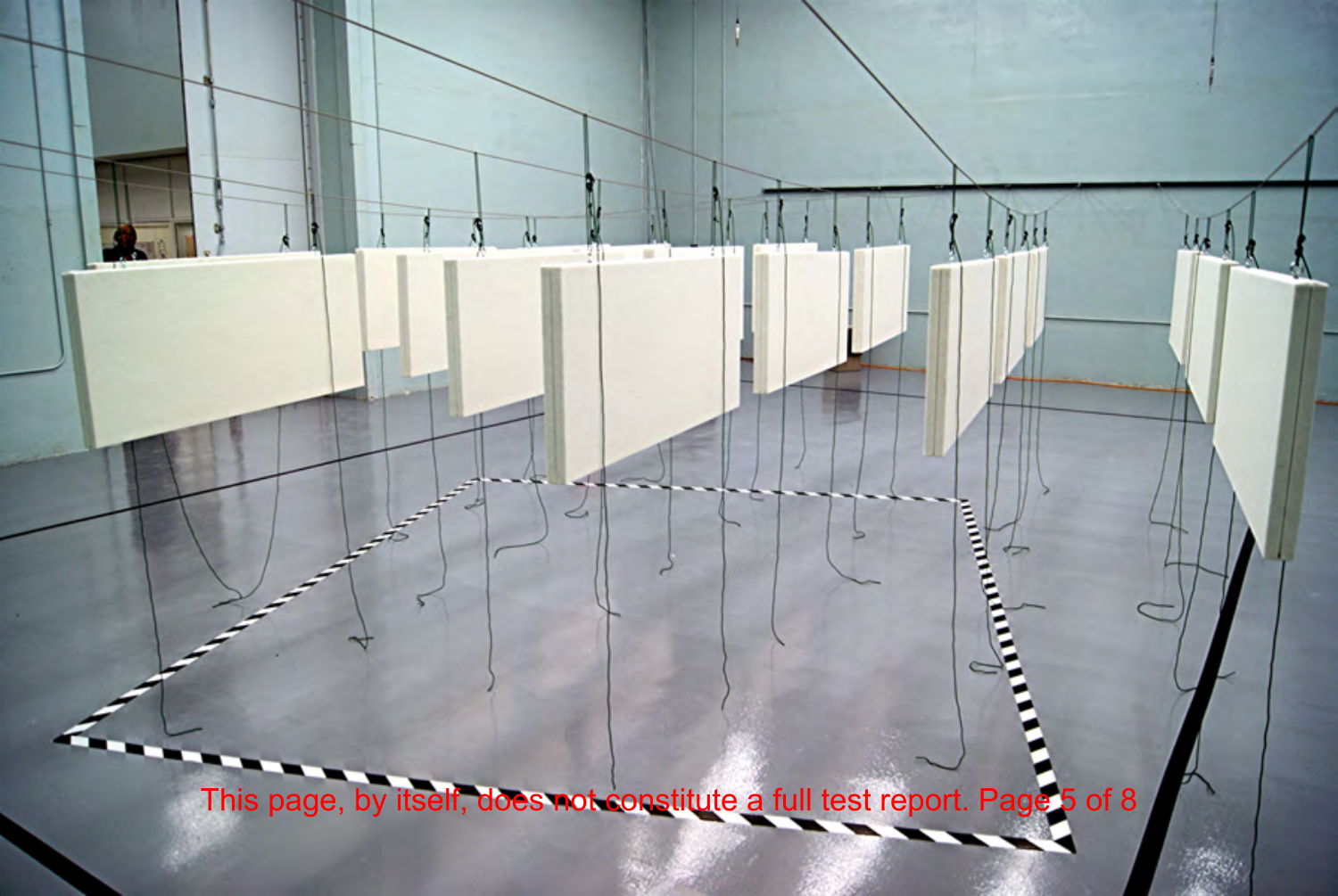# NWAA Labs, Inc.

90 Tower Blvd, Elma, WA 98541 (253)-973-1018

| <b>ITest#</b>               | NWAB190822-01 |
|-----------------------------|---------------|
| <b>Test Date:</b>           | 22-Aug-19     |
| Mounting per ASTM E795-00:  | J Mount       |
| Area Tested: M <sup>2</sup> | 10.89         |
| Temperature: <sup>o</sup> C | 23            |
| Barometer: pa               | 101500        |
| Humidity: %                 | 63            |

| .         |            |
|-----------|------------|
| 22-Aug-19 | <b>NRC</b> |
| J Mount   |            |
| 10.89     | <b>SAA</b> |

| Cargo 50 Baffles, Type J mount (Surface) |             |                   |            |  |
|------------------------------------------|-------------|-------------------|------------|--|
| Frequency                                | Absorption  | Absorption        | Absorption |  |
| (Hz)                                     | Coefficient | (m <sup>2</sup> ) | (sabins)   |  |
| 40Hz                                     | 0.08        | 0.82              | 8.80       |  |
| 50Hz                                     | 0.08        | 0.87              | 9.40       |  |
| 63Hz                                     | 0.24        | 2.65              | 28.60      |  |
| 80Hz                                     | 0.17        | 1.80              | 19.40      |  |
| 100Hz                                    | 0.30        | 3.25              | 35.00      |  |
| 125Hz                                    | 0.25        | 2.74              | 29.50      |  |
| 160Hz                                    | 0.33        | 3.55              | 38.20      |  |
| 200Hz                                    | 0.40        | 4.37              | 47.10      |  |
| 250Hz                                    | 0.49        | 5.29              | 57.00      |  |
| 315Hz                                    | 0.46        | 5.05              | 54.40      |  |
| 400Hz                                    | 0.55        | 5.98              | 64.40      |  |
| 500Hz                                    | 0.69        | 7.47              | 80.40      |  |
| 630Hz                                    | 0.94        | 10.24             | 110.30     |  |
| 800Hz                                    | 1.13        | 12.30             | 132.40     |  |
| 1000Hz                                   | 1.42        | 15.46             | 166.40     |  |
| 1250Hz                                   | 1.67        | 18.15             | 195.40     |  |
| 1600Hz                                   | 1.73        | 18.89             | 203.40     |  |
| 2000Hz                                   | 1.75        | 19.11             | 205.70     |  |
| 2500Hz                                   | 1.73        | 18.89             | 203.40     |  |
| 3150Hz                                   | 1.74        | 18.97             | 204.20     |  |
| 4000Hz                                   | 1.68        | 18.32             | 197.20     |  |
| 5000Hz                                   | 1.62        | 17.63             | 189.80     |  |
| 6300Hz                                   | 1.59        | 17.32             | 186.40     |  |
| 8000Hz                                   | 1.52        | 16.57             | 178.40     |  |
| 10000Hz                                  | 1.53        | 16.71             | 179.90     |  |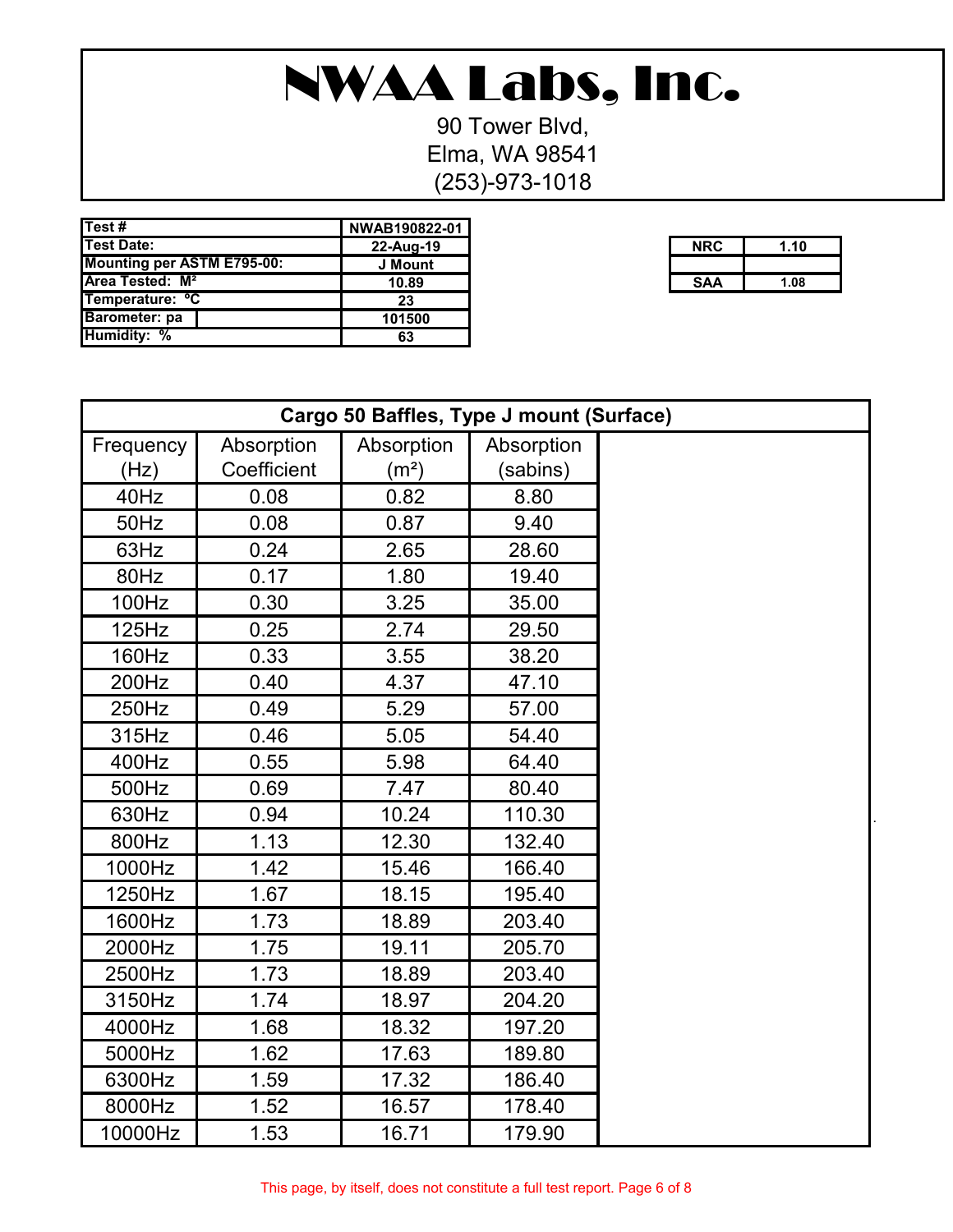

90 Tower Blvd, Elma, WA 98541 (253)-973-1018

| lTest #                    | NWAB190822-01 |
|----------------------------|---------------|
| Test Date:                 | 22-Aug-19     |
| Mounting per ASTM E795-00: | J mount       |
| <b>Number of Units</b>     | 18            |
| Temperature: °C            | 23            |
| <b>Barometer:</b> pa       | 101500        |
| Humidity:<br>%             | 63            |

| RC<br>١I |  |
|----------|--|
|          |  |
| SAA      |  |

| <b>Cargo 50 Baffles Type J Mount objects</b> |  |                                               |                                      |  |
|----------------------------------------------|--|-----------------------------------------------|--------------------------------------|--|
| Frequency<br>(Hz)                            |  | Absorption<br>per object<br>(m <sup>2</sup> ) | Absorption<br>per object<br>(sabins) |  |
| 50Hz                                         |  | 0.05                                          | 0.49                                 |  |
| 63Hz                                         |  | 0.05                                          | 0.52                                 |  |
| 80Hz                                         |  | 0.15                                          | 1.59                                 |  |
| 100Hz                                        |  | 0.10                                          | 1.08                                 |  |
| 125Hz                                        |  | 0.18                                          | 1.95                                 |  |
| 160Hz                                        |  | 0.15                                          | 1.64                                 |  |
| 200Hz                                        |  | 0.20                                          | 2.12                                 |  |
| 250Hz                                        |  | 0.24                                          | 2.61                                 |  |
| 315Hz                                        |  | 0.29                                          | 3.16                                 |  |
| 400Hz                                        |  | 0.28                                          | 3.02                                 |  |
| 500Hz                                        |  | 0.33                                          | 3.58                                 |  |
| 630Hz                                        |  | 0.41                                          | 4.46                                 |  |
| 800Hz                                        |  | 0.57                                          | 6.13                                 |  |
| 1000Hz                                       |  | 0.68                                          | 7.36                                 |  |
| 1250Hz                                       |  | 0.86                                          | 9.24                                 |  |
| 1600Hz                                       |  | 1.01                                          | 10.86                                |  |
| 2000Hz                                       |  | 1.05                                          | 11.30                                |  |
| 2500Hz                                       |  | 1.06                                          | 11.43                                |  |
| 3150Hz                                       |  | 1.05                                          | 11.30                                |  |
| 4000Hz                                       |  | 1.05                                          | 11.35                                |  |
| 5000Hz                                       |  | 1.02                                          | 10.95                                |  |
| 6300Hz                                       |  | 0.98                                          | 10.54                                |  |
| 8000Hz                                       |  | 0.96                                          | 10.36                                |  |
| 10000Hz                                      |  | 0.92                                          | 9.91                                 |  |